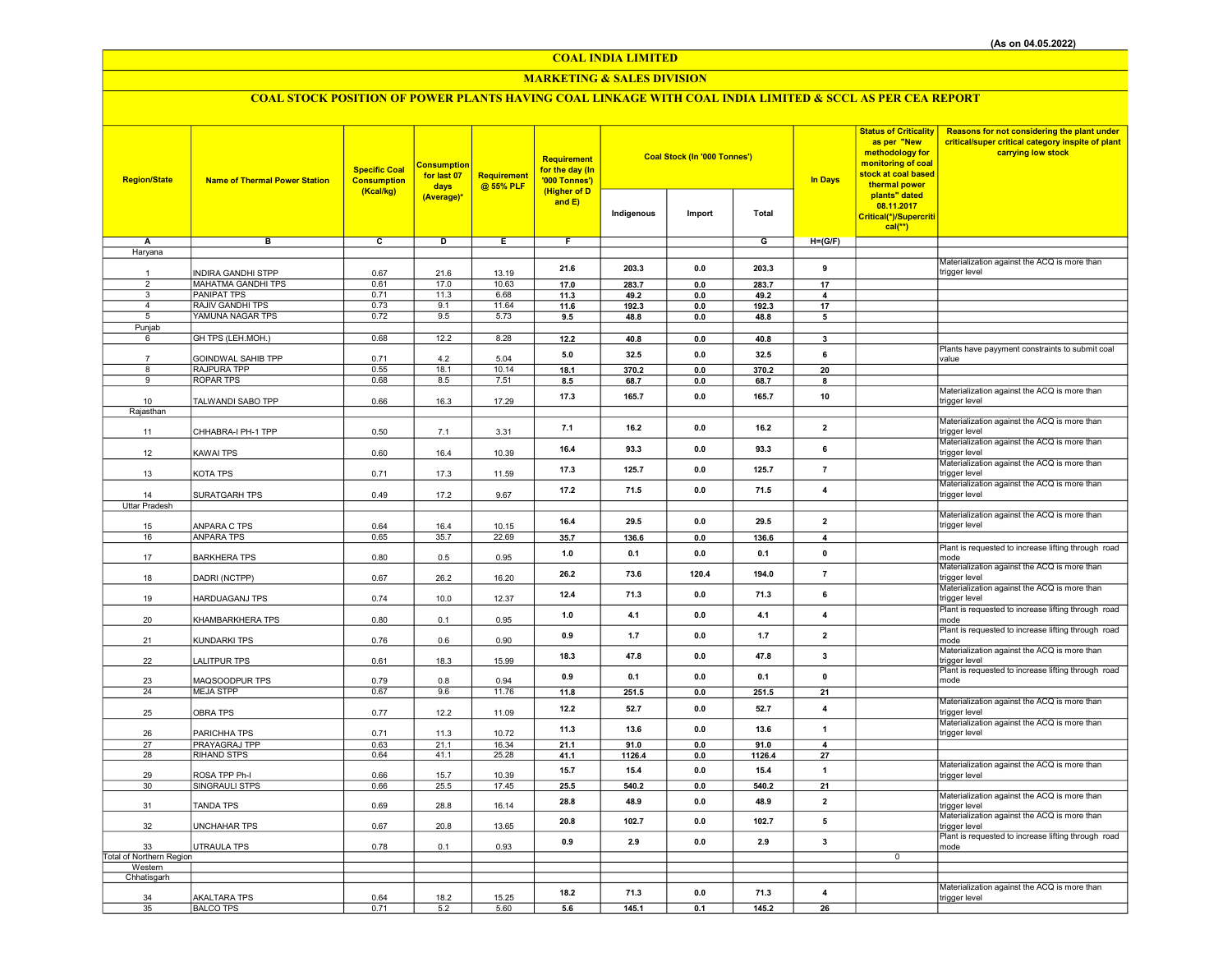#### COAL INDIA LIMITED

## MARKETING & SALES DIVISION

## COAL STOCK POSITION OF POWER PLANTS HAVING COAL LINKAGE WITH COAL INDIA LIMITED & SCCL AS PER CEA REPORT

| <b>Region/State</b>  | <b>Name of Thermal Power Station</b> | <b>Specific Coal</b><br><b>Consumption</b><br>(Kcal/kg) | <b>Consumption</b><br>for last 07<br>days<br>(Average)* | <b>Requirement</b><br>@ 55% PLF | <b>Requirement</b><br>for the day (In<br>'000 Tonnes')<br>(Higher of D<br>and E) | Indigenous    | <b>Coal Stock (In '000 Tonnes')</b><br>Import | Total         | <b>In Days</b>          | <b>Status of Criticality</b><br>as per "New<br>methodology for<br>monitoring of coal<br>stock at coal based<br>thermal power<br>plants" dated<br>08.11.2017<br>Critical(*)/Supercriti<br>$cal**$ | Reasons for not considering the plant under<br>critical/super critical category inspite of plant<br>carrying low stock |
|----------------------|--------------------------------------|---------------------------------------------------------|---------------------------------------------------------|---------------------------------|----------------------------------------------------------------------------------|---------------|-----------------------------------------------|---------------|-------------------------|--------------------------------------------------------------------------------------------------------------------------------------------------------------------------------------------------|------------------------------------------------------------------------------------------------------------------------|
| Α                    | в                                    | $\overline{c}$                                          | D                                                       | Е.                              | F.                                                                               |               |                                               | G             | $H = (G/F)$             |                                                                                                                                                                                                  |                                                                                                                        |
|                      |                                      |                                                         |                                                         |                                 |                                                                                  |               |                                               |               |                         |                                                                                                                                                                                                  | Materialization against the ACQ is more than                                                                           |
| 36                   | <b>BANDAKHAR TPP</b>                 | 0.71                                                    | 4.9                                                     | 2.81                            | 4.9                                                                              | 10.3          | 0.0                                           | 10.3          | $\overline{2}$          |                                                                                                                                                                                                  | trigger level                                                                                                          |
| 37                   | <b>BARADARHA TPS</b>                 | 0.77                                                    | 20.5                                                    | 12.25                           | 20.5                                                                             | 209.3         | 0.0                                           | 209.3         | 10                      |                                                                                                                                                                                                  |                                                                                                                        |
| 38                   | <b>BHILAI TPS</b>                    | 0.76                                                    | 7.6                                                     | 5.01                            | 7.6                                                                              | 107.4         | 0.0                                           | 107.4         | 14                      |                                                                                                                                                                                                  | Materialization against the ACQ is more than                                                                           |
| 39                   | <b>BINJKOTE TPP</b>                  | 0.75                                                    | 0.0                                                     | 5.95                            | 6.0                                                                              | 25.1          | 0.0                                           | 25.1          | 4                       |                                                                                                                                                                                                  | trigger level                                                                                                          |
| 40                   | <b>DSPM TPS</b>                      | 0.69                                                    | 9.0                                                     | 4.56                            | 9.0                                                                              | 36.6          | 0.0                                           | 36.6          | $\overline{4}$          |                                                                                                                                                                                                  |                                                                                                                        |
| 41                   | <b>KORBA STPS</b>                    | 0.67                                                    | 42.8                                                    | 22.94                           | 42.8                                                                             | 525.9         | 0.0                                           | 525.9         | 12                      |                                                                                                                                                                                                  |                                                                                                                        |
| 42                   | KORBA-WEST TPS                       | 0.78                                                    | 18.7                                                    | 13.79                           | 18.7                                                                             | 200.7         | 0.0                                           | 200.7         | 11                      |                                                                                                                                                                                                  |                                                                                                                        |
| 43                   | LARA TPP                             | 0.66                                                    | 22.7                                                    | 13.92                           | 22.7                                                                             | 374.4         | 0.0                                           | 374.4         | 16                      |                                                                                                                                                                                                  |                                                                                                                        |
|                      |                                      |                                                         |                                                         |                                 | 6.3                                                                              | 17.2          | 0.0                                           | 17.2          | $\overline{\mathbf{3}}$ |                                                                                                                                                                                                  | Materialization against the ACQ is more than                                                                           |
| 44                   | NAWAPARA TPP                         | 0.79                                                    | 0.5                                                     | 6.28                            |                                                                                  |               |                                               |               |                         |                                                                                                                                                                                                  | trigger level                                                                                                          |
| 45                   | PATHADI TPP                          | 0.65                                                    | 4.3                                                     | 5.18                            | 5.2                                                                              | 40.9          | 0.0                                           | 40.9          | 8                       |                                                                                                                                                                                                  | Supply restricted considering high stock at their<br>end                                                               |
| 46                   | SIPAT STPS                           | 0.68                                                    | 29.1                                                    | 26.62                           | 29.1                                                                             | 581.2         | 0.0                                           | 581.2         | 20                      |                                                                                                                                                                                                  |                                                                                                                        |
|                      |                                      |                                                         |                                                         |                                 |                                                                                  |               | 0.0                                           | 138.1         | $\overline{4}$          |                                                                                                                                                                                                  | Materialization against the ACQ is more than                                                                           |
| 47                   | TAMNAR TPP                           | 0.84                                                    | 32.6                                                    | 26.52                           | 32.6                                                                             | 138.1         |                                               |               |                         |                                                                                                                                                                                                  | trigger level                                                                                                          |
|                      |                                      |                                                         |                                                         |                                 | 14.6                                                                             | 156.8         | 0.0                                           | 156.8         | 11                      |                                                                                                                                                                                                  | Materialization against the ACQ is more than                                                                           |
| 48<br>Gujarat        | UCHPINDA TPP                         | 0.75                                                    | 14.6                                                    | 14.22                           |                                                                                  |               |                                               |               |                         |                                                                                                                                                                                                  | trigger level                                                                                                          |
|                      |                                      |                                                         |                                                         |                                 |                                                                                  |               |                                               |               |                         |                                                                                                                                                                                                  | Materialization against the ACQ is more than                                                                           |
| 49                   | <b>GANDHI NAGAR TPS</b>              | 0.69                                                    | 9.5                                                     | 5.71                            | 9.5                                                                              | 63.1          | 0.0                                           | 63.1          | $\overline{7}$          |                                                                                                                                                                                                  | trigger level                                                                                                          |
| 50                   | SABARMATI (D-F STATIONS)             | 0.57                                                    | 4.9                                                     | 2.74                            | 4.9                                                                              | 26.8          | 67.3                                          | 94.1          | #REF!                   |                                                                                                                                                                                                  |                                                                                                                        |
|                      |                                      |                                                         |                                                         |                                 | 15.0                                                                             | 50.5          | 0.0                                           | 50.5          | $\mathbf{3}$            |                                                                                                                                                                                                  | Materialization against the ACQ is more than                                                                           |
| 51                   | UKAI TPS                             | 0.67                                                    | 15.0                                                    | 9.85                            |                                                                                  |               |                                               |               |                         |                                                                                                                                                                                                  | trigger level                                                                                                          |
|                      |                                      |                                                         |                                                         |                                 | 29.1                                                                             | 190.4         | 0.0                                           | 190.4         | $\overline{7}$          |                                                                                                                                                                                                  | Materialization against the ACQ is more than                                                                           |
| 52<br>Madhya Pradesh | <b>WANAKBORI TPS</b>                 | 0.67                                                    | 29.1                                                    | 20.22                           |                                                                                  |               |                                               |               |                         |                                                                                                                                                                                                  | trigger level                                                                                                          |
|                      | AMARKANTAK EXT TPS                   |                                                         | 3.0                                                     | 1.80                            |                                                                                  |               |                                               |               |                         |                                                                                                                                                                                                  |                                                                                                                        |
| 53<br>54             | <b>ANUPPUR TPP</b>                   | 0.65<br>0.65                                            | 18.3                                                    | 10.31                           | 3.0<br>18.3                                                                      | 49.7<br>179.0 | 0.0<br>0.0                                    | 49.7<br>179.0 | 16<br>10                |                                                                                                                                                                                                  |                                                                                                                        |
|                      |                                      |                                                         |                                                         |                                 |                                                                                  |               |                                               |               |                         |                                                                                                                                                                                                  | Materialization against the ACQ is more than                                                                           |
| 55                   | <b>BINA TPS</b>                      | 0.74                                                    | 7.4                                                     | 4.88                            | 7.4                                                                              | 38.2          | 0.0                                           | 38.2          | 5                       |                                                                                                                                                                                                  | trigger level                                                                                                          |
|                      |                                      |                                                         |                                                         |                                 | 21.7                                                                             | 85.5          | 0.0                                           | 85.5          | $\overline{4}$          |                                                                                                                                                                                                  | Materialization against the ACQ is more than                                                                           |
| 56                   | GADARWARA TPP                        | 0.66                                                    | 21.7                                                    | 13.93                           |                                                                                  |               |                                               |               |                         |                                                                                                                                                                                                  | trigger level                                                                                                          |
|                      |                                      | 0.60                                                    | 9.2                                                     |                                 | 10.4                                                                             | 164.8         | 124.8                                         | 289.6         | 28                      |                                                                                                                                                                                                  | Materialization against the ACQ is more than<br>trigger level                                                          |
| 57<br>58             | KHARGONE STPP<br>SANJAY GANDHI TPS   | 0.82                                                    | 14.7                                                    | 10.45<br>14.57                  | 14.7                                                                             | 42.6          | 0.0                                           | 42.6          | $\overline{\mathbf{3}}$ |                                                                                                                                                                                                  | Non payment of dues                                                                                                    |
| 59                   | SATPURA TPS                          | 0.67                                                    | 7.5                                                     | 11.79                           | 11.8                                                                             | 43.2          | 0.0                                           | 43.2          | 4                       |                                                                                                                                                                                                  | Non Payment of Dues                                                                                                    |
|                      |                                      |                                                         |                                                         |                                 |                                                                                  |               |                                               |               |                         |                                                                                                                                                                                                  | Materialization against the ACQ is more than                                                                           |
| 60                   | <b>SEIONI TPP</b>                    | 0.64                                                    | 9.3                                                     | 5.06                            | 9.3                                                                              | 23.6          | 0.0                                           | 23.6          | 3                       |                                                                                                                                                                                                  | trigger level                                                                                                          |
| 61                   | SHREE SINGAJI TPP                    | 0.71                                                    | 32.3                                                    | 23.50                           | 32.3                                                                             | 97.0          | 0.0                                           | 97.0          | 3                       |                                                                                                                                                                                                  | Non Payment of Dues                                                                                                    |
| 62                   | VINDHYACHAL STPS                     | 0.69                                                    | 65.2                                                    | 43.60                           | 65.2                                                                             | 1608.7        | 0.0                                           | 1608.7        | 25                      |                                                                                                                                                                                                  |                                                                                                                        |
| Maharashtra          |                                      |                                                         |                                                         |                                 |                                                                                  |               |                                               |               |                         |                                                                                                                                                                                                  |                                                                                                                        |
| 63                   | AMRAVATI TPS                         | 0.62                                                    | 20.2                                                    | 11.07                           | 20.2                                                                             | 80.8          | 0.0                                           | 80.8          | $\overline{4}$          |                                                                                                                                                                                                  | Materialization against the ACQ is more than<br>trigger level                                                          |
| 64                   | <b>BHUSAWAL TPS</b>                  | 0.72                                                    | 15.5                                                    | 11.44                           | 15.5                                                                             | 43.0          | 0.0                                           | 43.0          | $\mathbf{3}$            |                                                                                                                                                                                                  | Non payment of dues                                                                                                    |
| 65                   | <b>BUTIBORI TPP</b>                  | 0.67                                                    | 0.0                                                     | 5.31                            | 5.3                                                                              | 59.7          | 0.0                                           | 59.7          | 11                      |                                                                                                                                                                                                  |                                                                                                                        |
| 66                   | CHANDRAPUR(MAHARASHTRA) STPS         | 0.78                                                    | 40.9                                                    | 30.17                           | 40.9                                                                             | 282.3         | 0.0                                           | 282.3         | $\overline{7}$          |                                                                                                                                                                                                  | Non payment of dues                                                                                                    |
|                      |                                      |                                                         |                                                         |                                 | 6.5                                                                              | 3.9           | 0.1                                           | 4.0           | $\mathbf{1}$            |                                                                                                                                                                                                  | Materialization against the ACQ is more than                                                                           |
| 67                   | <b>DAHANU TPS</b>                    | 0.62                                                    | 6.5                                                     | 4.09                            |                                                                                  |               |                                               |               |                         |                                                                                                                                                                                                  | trigger level                                                                                                          |
|                      |                                      |                                                         |                                                         |                                 | 8.2                                                                              | 59.6          | 0.0                                           | 59.6          | $\overline{7}$          |                                                                                                                                                                                                  | Materialization against the ACQ is more than                                                                           |
| 68                   | DHARIWAL TPP                         | 0.67                                                    | 8.2                                                     | 5.34                            |                                                                                  |               |                                               |               |                         |                                                                                                                                                                                                  | trigger level<br>Materialization against the ACQ is more than                                                          |
| 69                   | GMR WARORA TPS                       | 0.67                                                    | 8.9                                                     | 5.29                            | 8.9                                                                              | 36.8          | 0.0                                           | 36.8          | $\overline{\mathbf{4}}$ |                                                                                                                                                                                                  | trigger level                                                                                                          |
|                      |                                      |                                                         |                                                         |                                 |                                                                                  |               |                                               |               |                         |                                                                                                                                                                                                  | Materialization against the ACQ is more than                                                                           |
| 70                   | KHAPARKHEDA TPS                      | 0.89                                                    | 20.4                                                    | 15.72                           | 20.4                                                                             | 105.3         | 0.0                                           | 105.3         | 5                       |                                                                                                                                                                                                  | trigger level                                                                                                          |
| 71                   | KORADI TPS                           | 0.76                                                    | 32.1                                                    | 22.08                           | 32.1                                                                             | 43.8          | 0.0                                           | 43.8          | $\mathbf{1}$            |                                                                                                                                                                                                  | Non payment of dues                                                                                                    |
|                      |                                      |                                                         |                                                         |                                 | 31.8                                                                             | 36.8          | 69.4                                          | 106.2         | $\mathbf{3}$            |                                                                                                                                                                                                  | Materialization against the ACQ is more than                                                                           |
| 72                   | MAUDA TPS                            | 0.70                                                    | 31.8                                                    | 21.29                           |                                                                                  |               |                                               |               |                         |                                                                                                                                                                                                  | trigger level                                                                                                          |
| 73                   | <b>NASIK TPS</b><br><b>PARAS TPS</b> | 0.81                                                    | 8.6                                                     | 6.72                            | 8.6                                                                              | 15.9          | 0.0                                           | 15.9          | $\overline{2}$          |                                                                                                                                                                                                  | Non payment of dues<br>Non payment of dues                                                                             |
| 74                   | <b>PARLITPS</b>                      | 0.74<br>0.67                                            | 6.8                                                     | 4.90                            | 6.8                                                                              | 30.4          | 0.0                                           | 30.4          | $\overline{\mathbf{4}}$ |                                                                                                                                                                                                  | Non payment of dues                                                                                                    |
| 75                   |                                      |                                                         | 8.9                                                     | 6.65                            | 8.9                                                                              | 93.7          | 0.0                                           | 93.7          | 11                      |                                                                                                                                                                                                  | Materialization against the ACQ is more than                                                                           |
| 76                   | <b>SOLAPUR STPS</b>                  | 0.56                                                    | 18.4                                                    | 9.73                            | 18.4                                                                             | 30.0          | 15.0                                          | 45.1          | $\overline{2}$          |                                                                                                                                                                                                  | trigger level                                                                                                          |
|                      |                                      |                                                         |                                                         |                                 |                                                                                  |               |                                               |               |                         |                                                                                                                                                                                                  | Materialization against the ACQ is more than                                                                           |
| 77                   | <b>TIRORA TPS</b>                    | 0.66                                                    | 45.8                                                    | 28.73                           | 45.8                                                                             | 186.8         | 0.0                                           | 186.8         | $\overline{\mathbf{4}}$ |                                                                                                                                                                                                  | trigger level                                                                                                          |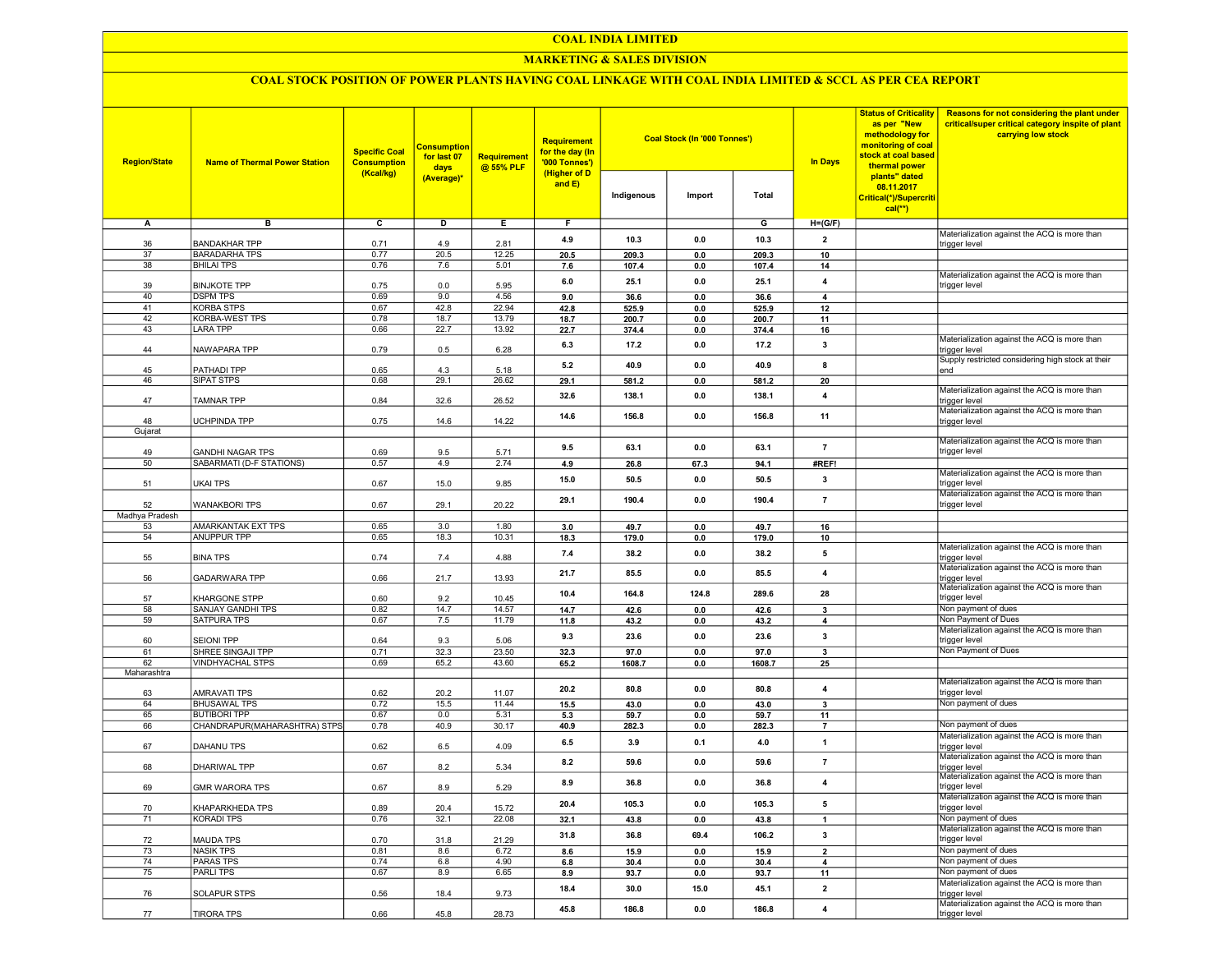#### COAL INDIA LIMITED

## MARKETING & SALES DIVISION

# COAL STOCK POSITION OF POWER PLANTS HAVING COAL LINKAGE WITH COAL INDIA LIMITED & SCCL AS PER CEA REPORT

| <b>Region/State</b>           | <b>Name of Thermal Power Station</b>       | <b>Specific Coal</b><br><b>Consumption</b><br>(Kcal/kg) | <b>Consumption</b><br>for last 07<br>days | <b>Requirement</b><br>@ 55% PLF | Requirement<br>for the day (In<br><b>'000 Tonnes')</b><br>(Higher of D |               | <b>Coal Stock (In '000 Tonnes')</b> |               | <b>In Days</b>          | <b>Status of Criticality</b><br>as per "New<br>methodology for<br>monitoring of coal<br>stock at coal based<br>thermal power | Reasons for not considering the plant under<br>critical/super critical category inspite of plant<br>carrying low stock |
|-------------------------------|--------------------------------------------|---------------------------------------------------------|-------------------------------------------|---------------------------------|------------------------------------------------------------------------|---------------|-------------------------------------|---------------|-------------------------|------------------------------------------------------------------------------------------------------------------------------|------------------------------------------------------------------------------------------------------------------------|
|                               |                                            |                                                         | (Average)*                                |                                 | and $E$ )                                                              | Indigenous    | Import                              | Total         |                         | plants" dated<br>08.11.2017<br>Critical(*)/Supercriti<br>$cal(**)$                                                           |                                                                                                                        |
| A                             | B                                          | $\overline{\mathsf{c}}$                                 | D                                         | Е                               | F                                                                      |               |                                     | G             | $H=(G/F)$               |                                                                                                                              |                                                                                                                        |
| 78<br>Total of Western Region | WARDHA WARORA TPP                          | 0.66                                                    | 5.2                                       | 4.71                            | 5.2                                                                    | 135.5         | 0.0                                 | 135.5         | 26                      | $\overline{0}$                                                                                                               |                                                                                                                        |
| Southern                      |                                            |                                                         |                                           |                                 |                                                                        |               |                                     |               |                         |                                                                                                                              |                                                                                                                        |
| Andhra Pradesh                |                                            |                                                         |                                           |                                 |                                                                        |               |                                     |               |                         |                                                                                                                              |                                                                                                                        |
| 79                            | DAMODARAM SANJEEVAIAH TPS                  | 0.66                                                    | 10.5                                      | 13.85                           | 13.8                                                                   | 114.5         | 0.0                                 | 114.5         | 8                       |                                                                                                                              | Materialization against the ACQ is more than<br>trigger level                                                          |
| 80                            | Dr. N.TATA RAO TPS                         | 0.77                                                    | 28.5                                      | 17.90                           | 28.5                                                                   | 23.8          | 0.0                                 | 23.8          | $\mathbf{1}$            |                                                                                                                              | Materialization against the ACQ is more than<br>trigger level                                                          |
| 81                            | PAINAMPURAM TPP                            | 0.59                                                    | 16.4                                      | 10.21                           | 16.4                                                                   | 65.2          | 73.0                                | 138.1         | 8                       |                                                                                                                              | Materialization against the ACQ is more than<br>trigger level                                                          |
| 82                            | RAYALASEEMA TPS                            | 0.76                                                    | 21.0                                      | 16.60                           | 21.0                                                                   | 44.1          | 0.0                                 | 44.1          | $\overline{\mathbf{2}}$ |                                                                                                                              | Materialization against the ACQ is more than<br>trigger level                                                          |
| 83                            | <b>SIMHADRI</b>                            | 0.78                                                    | 32.2                                      | 20.54                           | 32.2                                                                   | 231.2         | 60.5                                | 291.8         | 9                       |                                                                                                                              | Materialization against the ACQ is more than<br>trigger level<br>Materialization against the ACQ is more than          |
| 84                            | SGPL TPP                                   | 0.53                                                    | 17.1                                      | 9.26                            | 17.1                                                                   | 17.9          | 141.5                               | 159.4         | 9                       |                                                                                                                              | trigger level                                                                                                          |
| 85                            | <b>VIZAG TPP</b>                           | 0.67                                                    | 8.0                                       | 9.20                            | 9.2                                                                    | 97.2          | 0.0                                 | 97.2          | 11                      |                                                                                                                              |                                                                                                                        |
| Karnataka                     |                                            |                                                         |                                           |                                 |                                                                        |               |                                     |               |                         |                                                                                                                              | Materialization against the ACQ is more than                                                                           |
| 86                            | <b>BELLARY TPS</b>                         | 0.63                                                    | 18.7                                      | 14.23                           | 18.7                                                                   | 17.4          | 0.0                                 | 17.4          | 1                       |                                                                                                                              | trigger level<br>Materialization against the ACQ is more than                                                          |
| 87                            | KUDGI STPP                                 | 0.63                                                    | 20.7                                      | 19.90                           | 20.7                                                                   | 87.2          | 23.2                                | 110.4         | 5                       |                                                                                                                              | trigger level<br>Materialization against the ACQ is more than                                                          |
| 88                            | RAICHUR TPS                                | 0.66                                                    | 19.3                                      | 14.98                           | 19.3                                                                   | 112.3         | 0.0                                 | 112.3         | 6                       |                                                                                                                              | trigger level<br>Materialization against the ACQ is more than                                                          |
| 89<br><b>Tamil Nadu</b>       | YERMARUS TPP                               | 0.62                                                    | 13.8                                      | 13.09                           | 13.8                                                                   | 98.9          | 0.0                                 | 98.9          | $\overline{7}$          |                                                                                                                              | trigger level                                                                                                          |
| 90                            | <b>METTUR TPS</b>                          | 0.81                                                    | 12.7                                      | 8.98                            | 12.7                                                                   | 24.6          | 0.0                                 | 24.6          | $\mathbf{2}$            |                                                                                                                              | Materialization against the ACQ is more than<br>trigger level                                                          |
| 91                            | METTUR TPS - II                            | 0.78                                                    | 8.1                                       | 6.16                            | 8.1                                                                    | 38.8          | 0.0                                 | 38.8          | 5                       |                                                                                                                              | Materialization against the ACQ is more than<br>trigger level                                                          |
| 92                            | NORTH CHENNAI TPS                          | 0.82                                                    | 28.0                                      | 19.78                           | 28.0                                                                   | 52.0          | 0.0                                 | 52.0          | $\mathbf{2}$            |                                                                                                                              | Materialization against the ACQ is more than<br>trigger level                                                          |
| 93                            | <b>TUTICORIN TPS</b>                       | 0.96                                                    | 12.0                                      | 13.31                           | 13.3                                                                   | 29.8          | 0.0                                 | 29.8          | $\mathbf{2}$            |                                                                                                                              | Materialization against the ACQ is more than<br>trigger level                                                          |
| 94                            | <b>VALLUR TPP</b>                          | 0.72                                                    | 19.4                                      | 14.26                           | 19.4                                                                   | 149.8         | 0.0                                 | 149.8         | 8                       |                                                                                                                              | Materialization against the ACQ is more than<br>trigger level                                                          |
| Telangana<br>95               | <b>BHADRADRI TPP</b>                       | 0.69                                                    | 10.9                                      | 9.83                            | 10.9                                                                   | 87.8          | 0.0                                 | 87.8          | $\mathbf{a}$            |                                                                                                                              |                                                                                                                        |
| 96                            | KAKATIYA TPS                               | 0.57                                                    | 12.5                                      | 8.33                            | 12.5                                                                   | 139.4         | 0.0                                 | 139.4         | 11                      |                                                                                                                              |                                                                                                                        |
| 97                            | <b>KOTHAGUDEM TPS (NEW)</b>                | 0.64                                                    | 14.0                                      | 8.46                            | 14.0                                                                   | 102.8         | 0.0                                 | 102.8         | $\overline{7}$          |                                                                                                                              |                                                                                                                        |
| 98                            | KOTHAGUDEM TPS (STAGE-7)                   | 0.50                                                    | 7.0                                       | 5.23                            | 7.0                                                                    | 43.1          | 0.0                                 | 43.1          | 6                       |                                                                                                                              |                                                                                                                        |
| 99                            | <b>RAMAGUNDEM STPS</b>                     | 0.62                                                    | 34.1                                      | 21.33                           | 34.1                                                                   | 127.3         | 0.0                                 | 127.3         | 4                       |                                                                                                                              |                                                                                                                        |
| 100                           | RAMAGUNDEM-B TPS                           | 0.77                                                    | 0.1                                       | 0.64                            | 0.6                                                                    | 13.6          | 0.0                                 | 13.6          | 21                      |                                                                                                                              |                                                                                                                        |
| 101                           | <b>SINGARENI TPP</b>                       | 0.58                                                    | 15.7                                      | 9.12                            | 15.7                                                                   | 94.5          | 0.0                                 | 94.5          | 6                       |                                                                                                                              |                                                                                                                        |
| Total of Southern Region      |                                            |                                                         |                                           |                                 |                                                                        |               |                                     |               |                         | $\overline{0}$                                                                                                               |                                                                                                                        |
| Eastern<br>Bihar              |                                            |                                                         |                                           |                                 |                                                                        |               |                                     |               |                         |                                                                                                                              |                                                                                                                        |
| 102                           | <b>BARAUNI TPS</b>                         | 0.63                                                    | 6.8                                       | 5.90                            | 6.8                                                                    | 69.3          | 0.0                                 | 69.3          | 10                      |                                                                                                                              |                                                                                                                        |
| 103                           | <b>BARH I</b>                              | 0.67                                                    | 8.8                                       | 5.84                            | 8.8                                                                    | 91.4          | 0.0                                 | 91.4          | 10                      |                                                                                                                              |                                                                                                                        |
| 104                           | <b>BARH II</b>                             | 0.67                                                    | 17.7                                      | 11.67                           | 17.7                                                                   | 182.7         | 0.0                                 | 182.7         | 10                      |                                                                                                                              |                                                                                                                        |
| 105                           | KAHALGAON TPS                              | 0.80                                                    | 37.0                                      | 24.62                           | 37.0                                                                   | 145.0         | 4.3                                 | 149.3         | $\overline{\mathbf{4}}$ |                                                                                                                              | Materialization against the ACQ is more than<br>trigger level                                                          |
| 106                           | MUZAFFARPUR TPS                            | 0.77                                                    | 5.6                                       | 3.95                            | 5.6                                                                    | 94.0          | 0.0                                 | 94.0          | 17                      |                                                                                                                              | Materialization against the ACQ is more than<br>trigger level                                                          |
| 107                           | <b>NABINAGAR STPP</b>                      | 0.58                                                    | 17.9                                      | 15.21                           | 17.9                                                                   | 221.6         | 0.0                                 | 221.6         | 12                      |                                                                                                                              |                                                                                                                        |
| 108                           | NABINAGAR TPP                              | 0.69                                                    | 16.8                                      | 9.06                            | 16.8                                                                   | 50.5          | 0.0                                 | 50.5          | $\mathbf{3}$            |                                                                                                                              | Materialization against the ACQ is more than<br>trigger level                                                          |
| Jharkhand                     |                                            | 0.57                                                    |                                           | 3.78                            |                                                                        |               |                                     |               |                         |                                                                                                                              |                                                                                                                        |
| 109<br>110                    | BOKARO TPS 'A' EXP<br>CHANDRAPURA(DVC) TPS | 0.61                                                    | 6.6<br>7.5                                | 4.06                            | 6.6                                                                    | 130.5         | 0 <sub>0</sub>                      | 130.5         | 20<br>20                |                                                                                                                              |                                                                                                                        |
| 111                           | <b>JOJOBERA TPS</b>                        | 0.69                                                    | 3.4                                       | 2.18                            | 7.5                                                                    | 138.8         | 13.2<br>0.0                         | 152.0<br>52.2 | 15                      |                                                                                                                              |                                                                                                                        |
| 112                           | <b>KODARMA TPP</b>                         | 0.62                                                    | 12.6                                      | 8.23                            | 3.4<br>12.6                                                            | 52.2<br>133.8 | 28.1                                | 161.9         | 13                      |                                                                                                                              |                                                                                                                        |
| 113                           | MAHADEV PRASAD STPP                        | 0.70                                                    | 6.8                                       | 5.01                            | $6.8\,$                                                                | 27.6          | 0.0                                 | 27.6          | 4                       |                                                                                                                              | Materialization against the ACQ is more than<br>trigger level                                                          |
| 114                           | MAITHON RB TPP                             | 0.64                                                    | 11.9                                      | 8.89                            | 11.9                                                                   | 214.7         | 0.0                                 | 214.7         | 18                      |                                                                                                                              |                                                                                                                        |